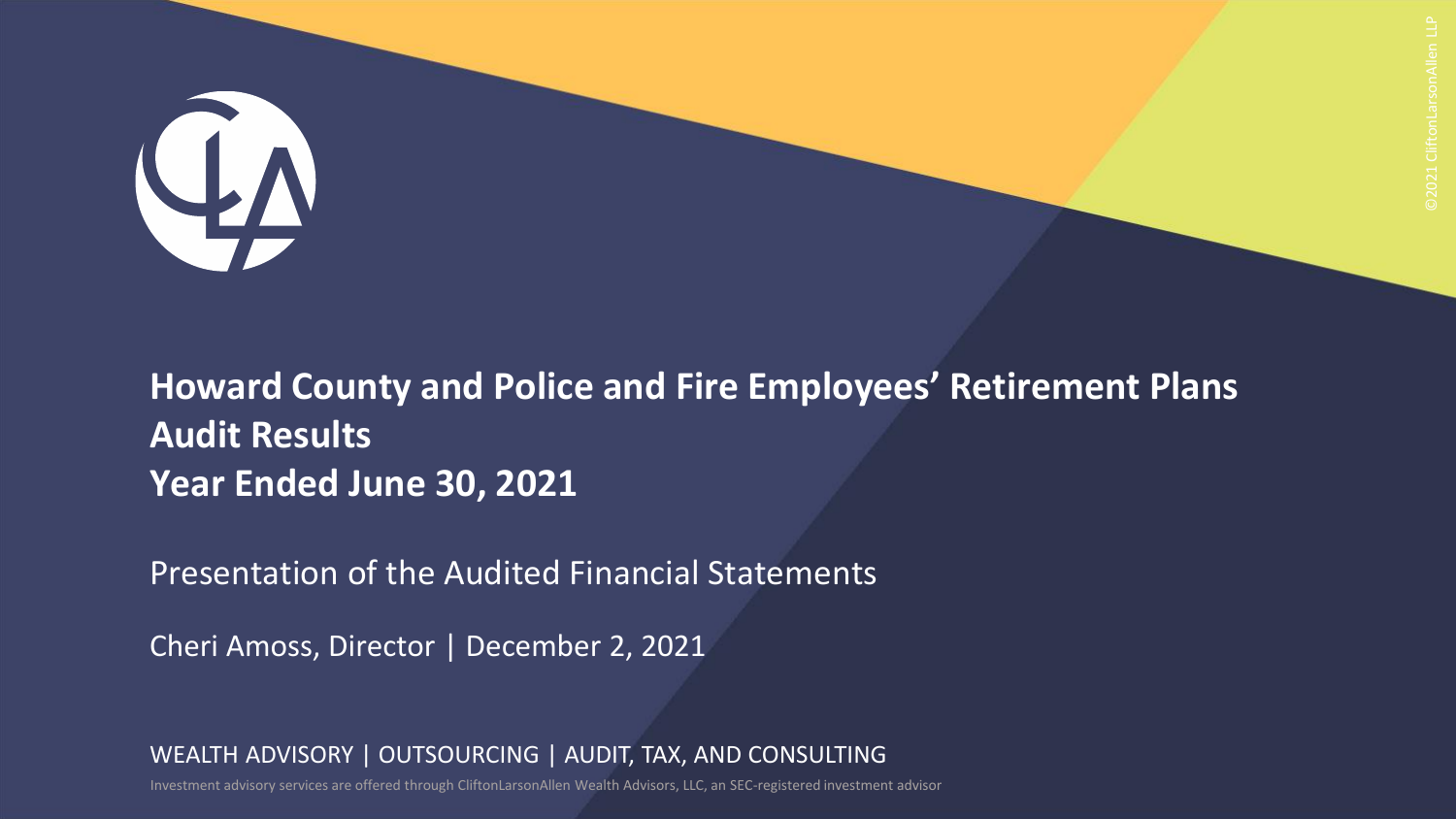#### CLA Audit Team

- Cheri Amoss, CPA, Director
- Kara Rueckemann, CPA, Manager
- Krysta Redmann, Senior Associate
- Staff level associates from our government services team

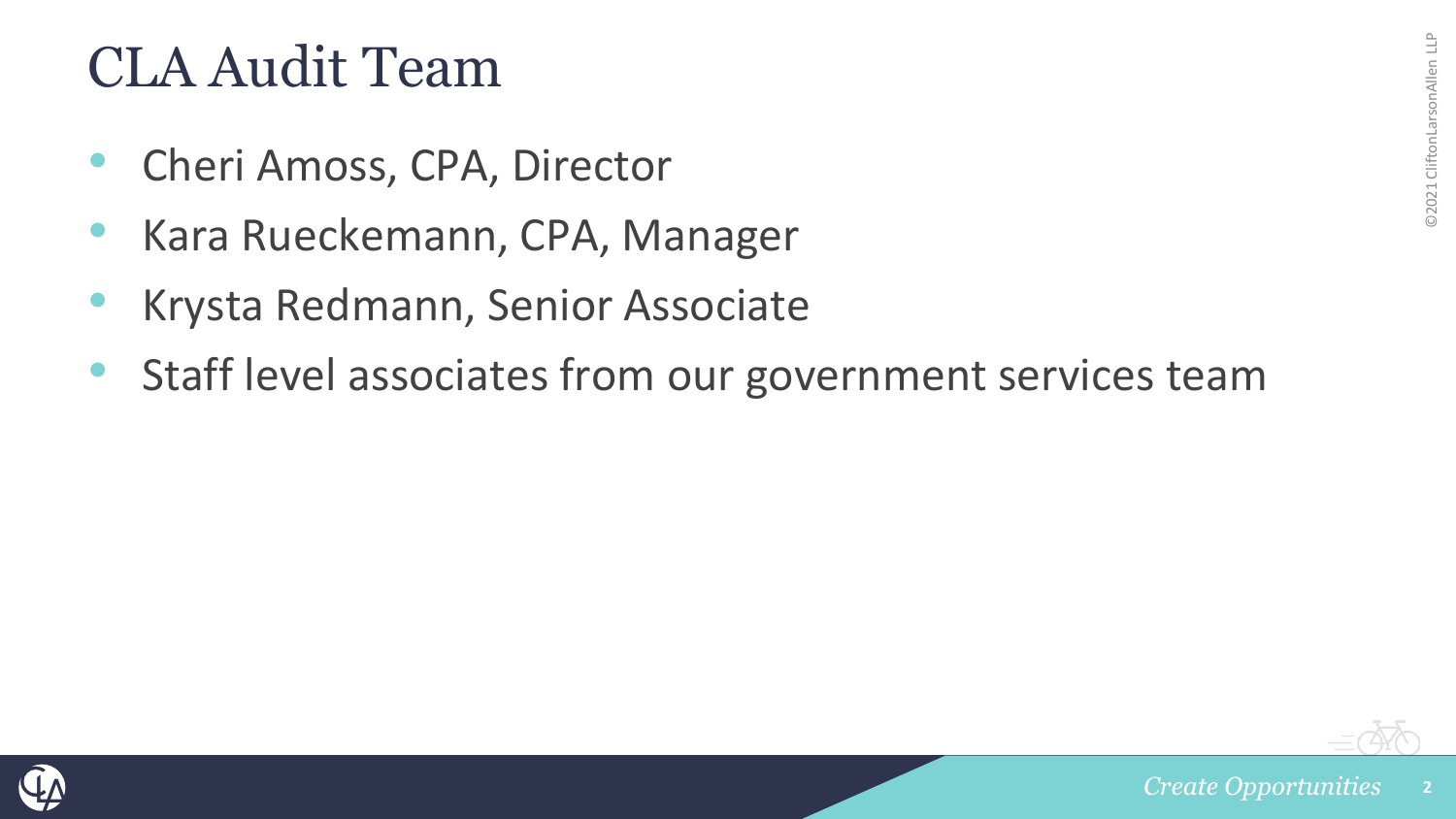# Audit Approach

- Risk-based approach
	- o Concentrate efforts on areas of higher risk
		- **·** Investments
		- **Contributions**
		- **Benefit payments**
		- Participant data
- Internal control testing
- Substantive testing
- Review of financial statements



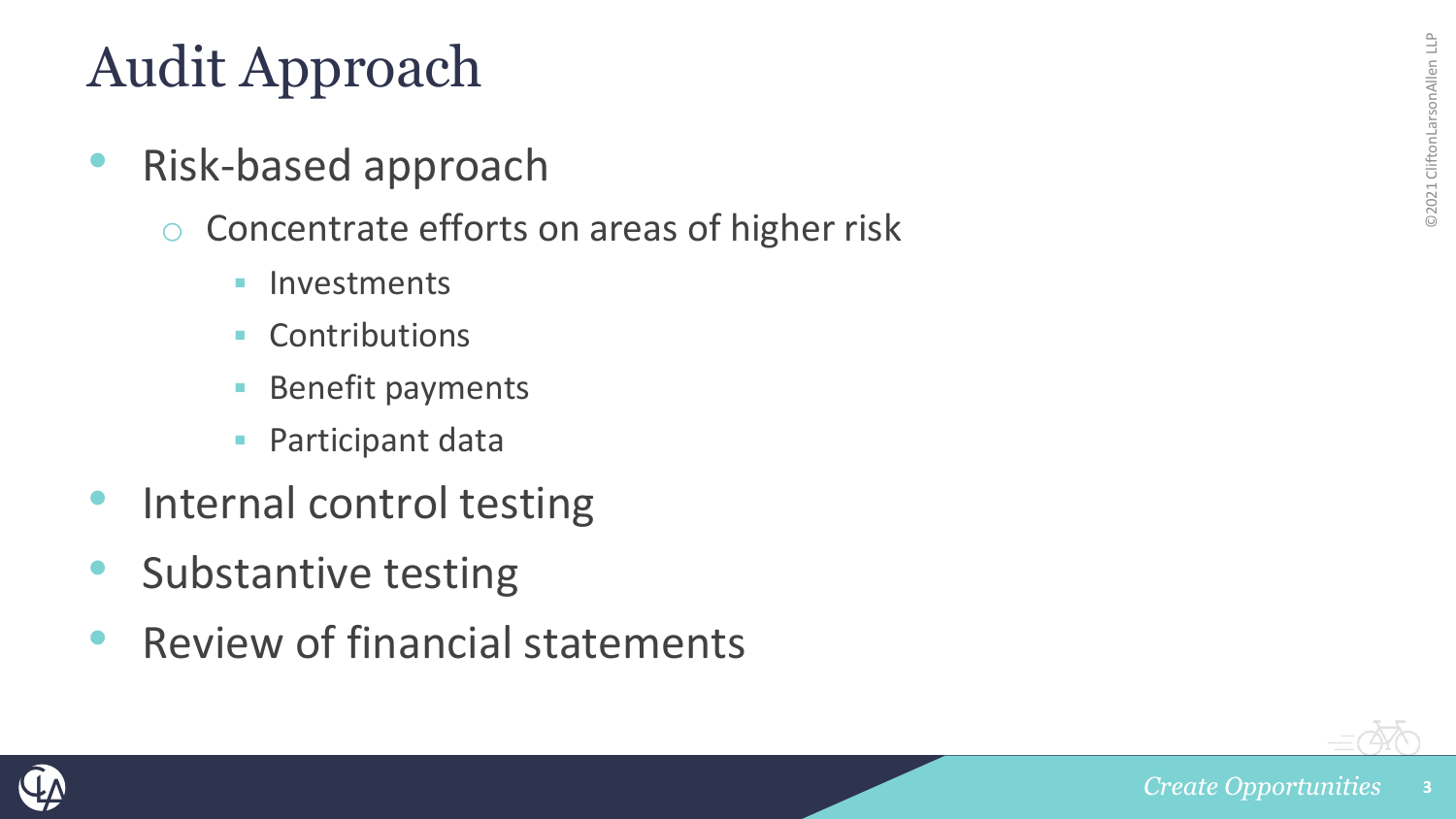#### Audit Results and Deliverables

- Audit opinion
	- Unmodified audit opinion for the Howard County and Police and Fire Employees' Retirement Plans
- Independent Auditors' Report on Internal Control over Financial Reporting and on Compliance and Other Matters Based on an Audit of Financial Statements Performed in Accordance with *Government Audit Standards*
	- No material weaknesses or significant deficiencies for either the Howard County and Police and Fire Employees' Retirement Plans

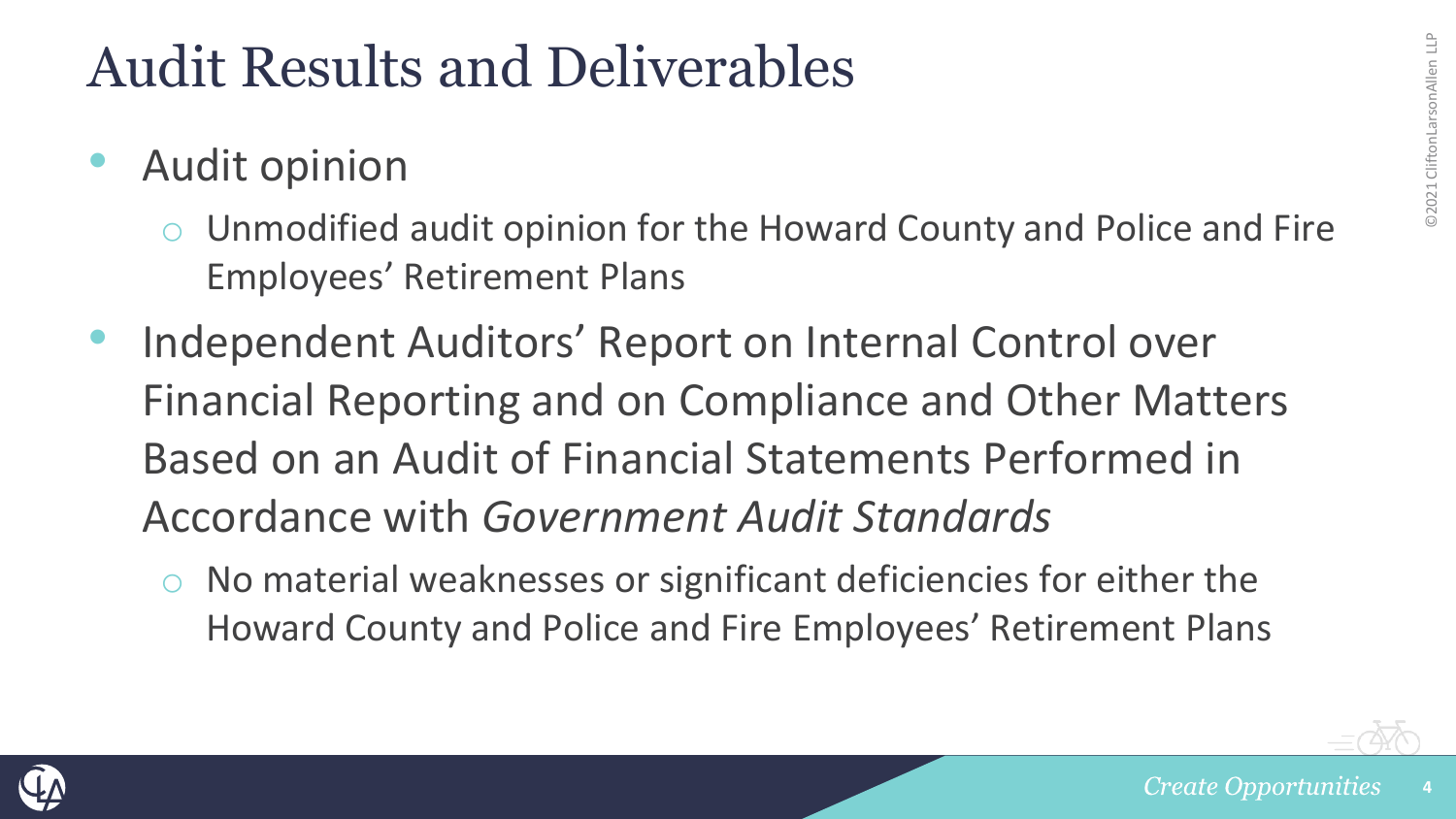## Required Communications

- The American Institute of Certified Public Accountants' Statements on Auditing Standards require the independent public accountants to communicate certain matters to those who have responsibility for oversight of the financial reporting process. We have summarized the results of our audit of the Plans for the year ended June 30, 2021 by addressing each of these required communications.
	- Formal written communication was issued for the Howard County and Police and Fire Employees' Retirement Plans.



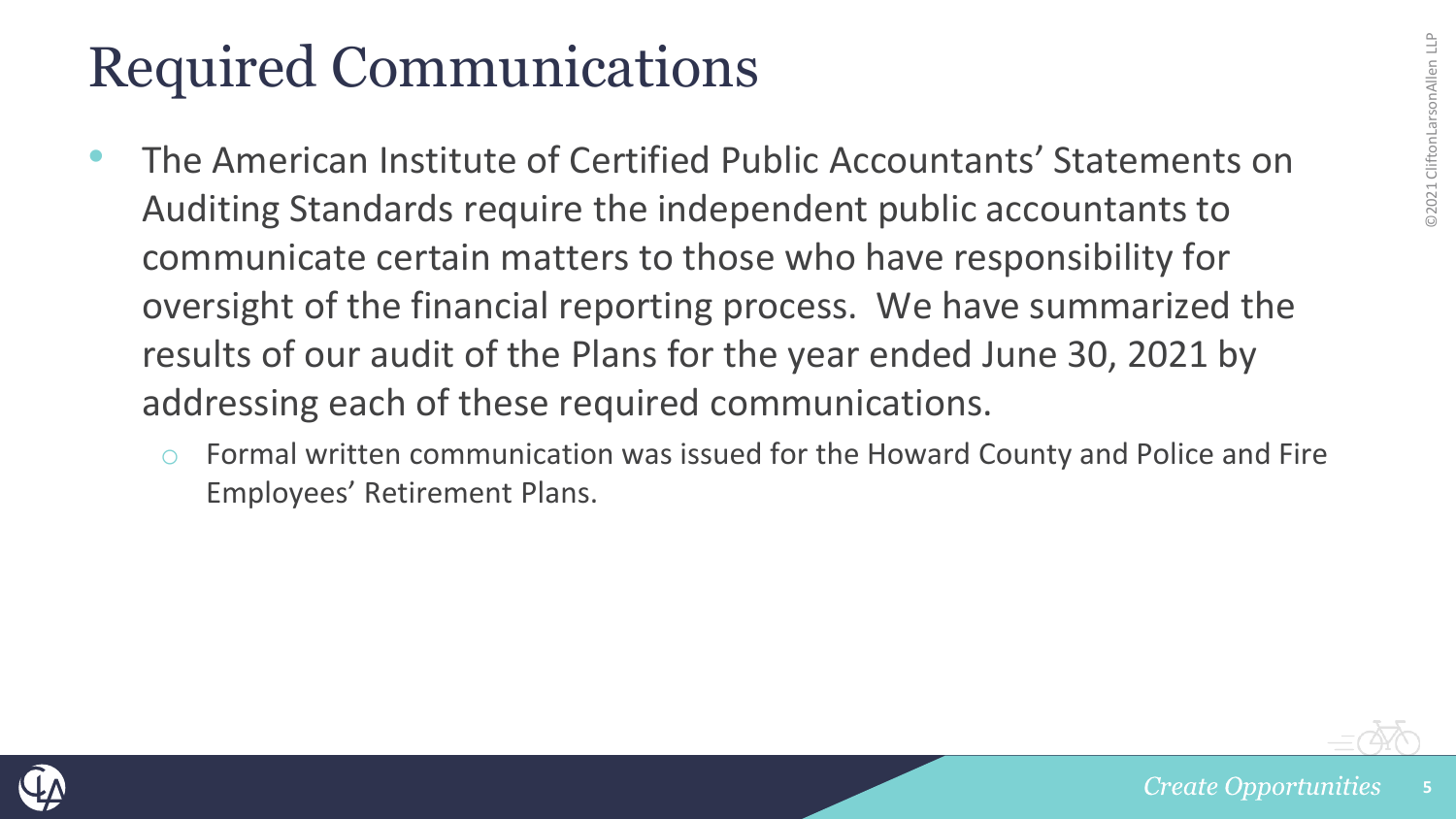- Auditors' Responsibility Under Generally Accepted Auditing Standards
	- $\circ$  The financial statements are the responsibility of management. Our audit was performed for the purpose of forming an opinion as to whether the financial statements have been prepared in accordance with GAAP.
- Significant Issues Discussed With Management Prior to Retention
	- There were no significant issues discussed with management prior to retention as the auditors.
- Consultations With Other Accountants
	- We were informed by management that they made no consultations on the application of GAAP and GAAS.



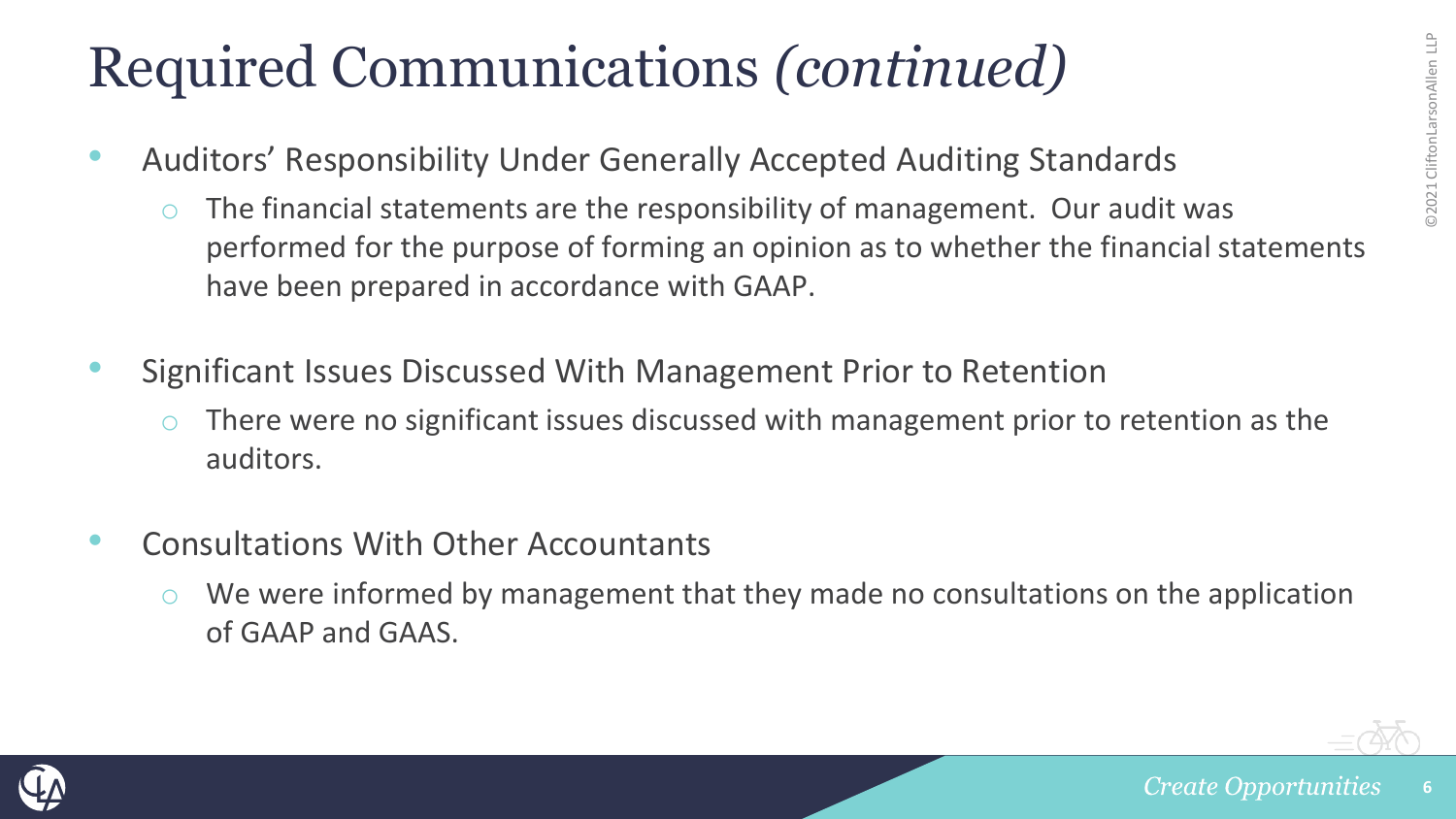- Qualitative Aspects of Accounting Practices
	- Management is responsible for the selection and use of appropriate accounting policies. Significant accounting policies are disclosed in the Summary of Significant Accounting Policies in Note 1 of the financial statements. There were no new accounting standards implemented in the current year.
	- $\circ$  The preparation of the financial statements requires that certain estimates and judgments be made by management. These judgments and estimates include:
		- Valuation of investments, including alternative investments
		- Net pension liability/asset
			- We concluded that management has a reasonable basis for significant judgments and estimates that impact the financial statements.
	- o There were no particularly sensitive financial statement disclosures.

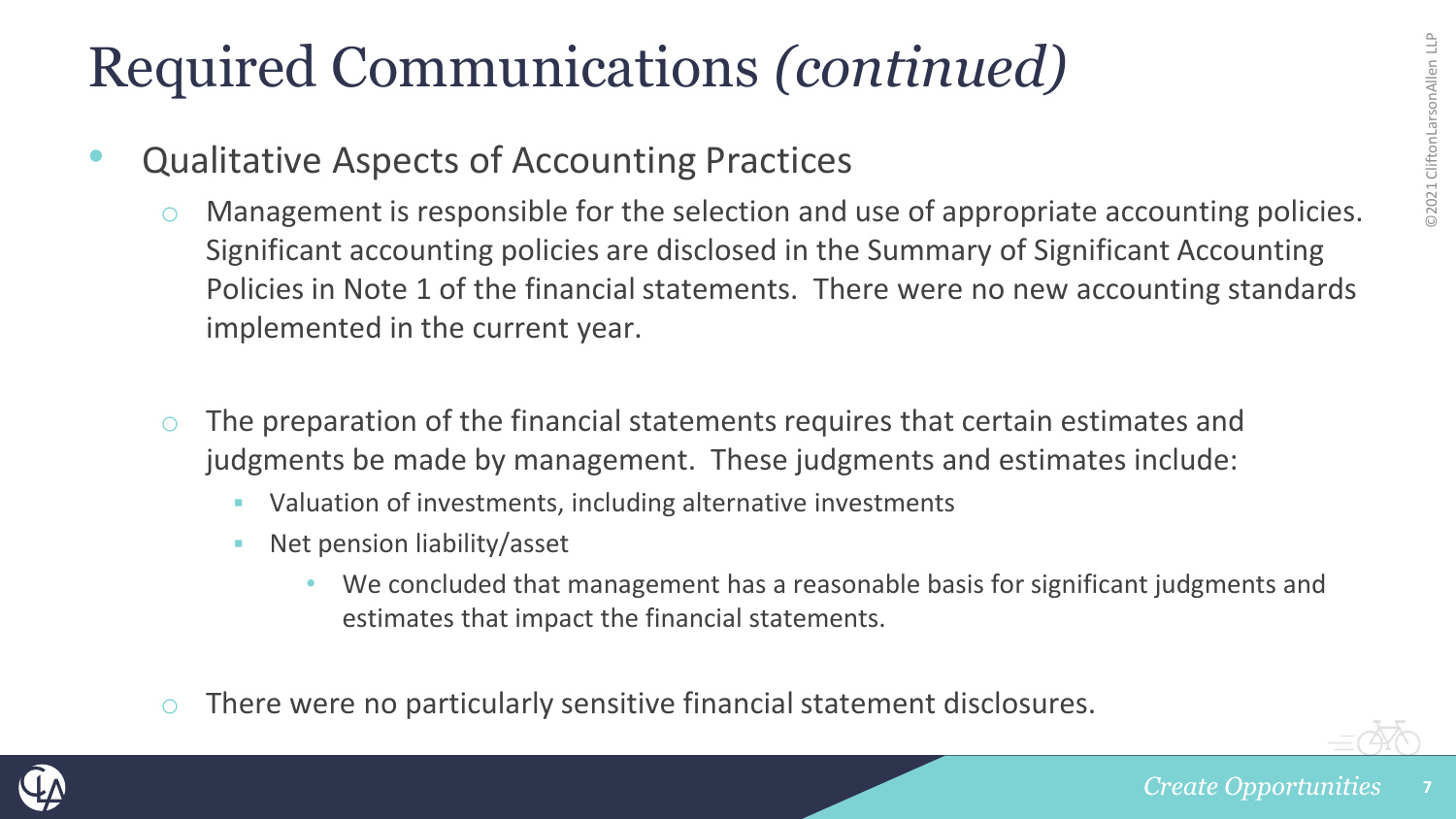- Difficulties Encountered in Performing the Audit
	- $\circ$  There were no significant difficulties encountered during the audit.
- Corrected Misstatements
	- Management did not identify, and we did not notify them of any financial statement misstatements detected as a result of audit procedures.
- Uncorrected Misstatements
	- We did not pass on any audit adjustments.
- Representations from Management
	- The representation letter was signed by management



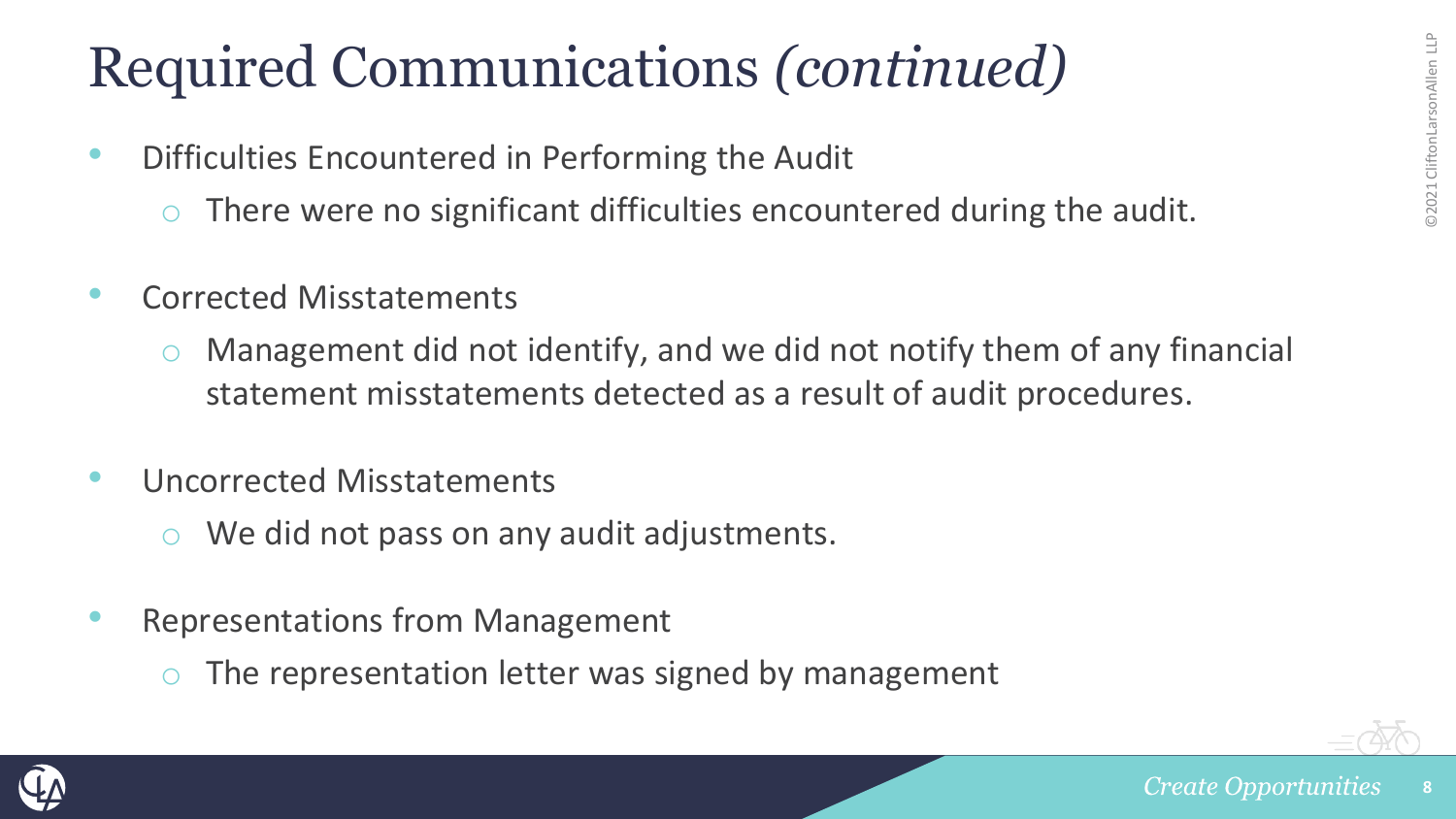- Disagreements with Management
	- There were no disagreements with management on financial accounting and reporting matters, auditing procedures, or other matters.
- Other Significant Findings or Issues
	- We did not issue a separate management letter for either the Howard County and Police and Fire Retirement Plans.



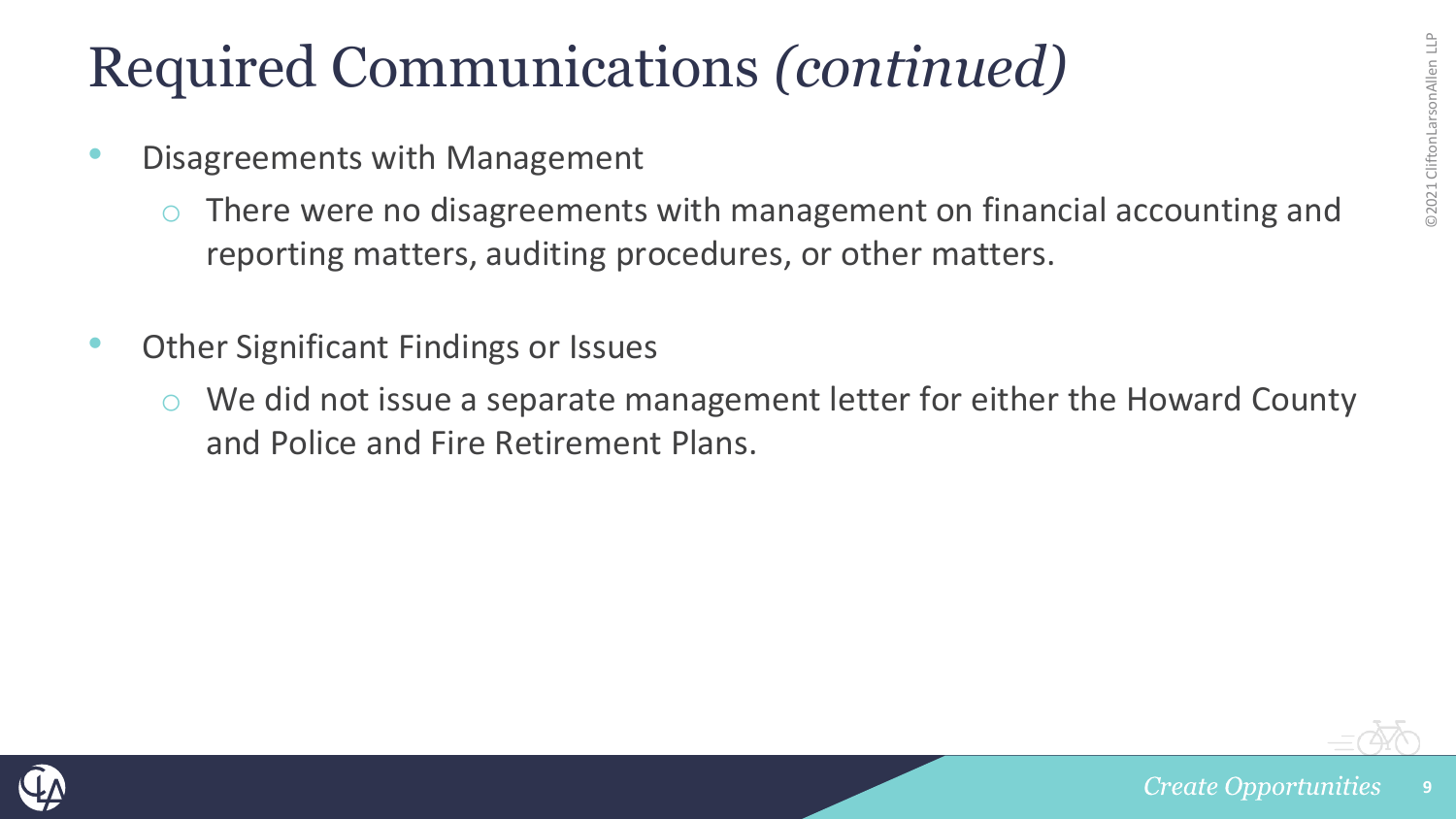#### Future GASB Pronouncements

• No anticipated changes affecting public pension plan accounting or reporting is expected in the next year or two.